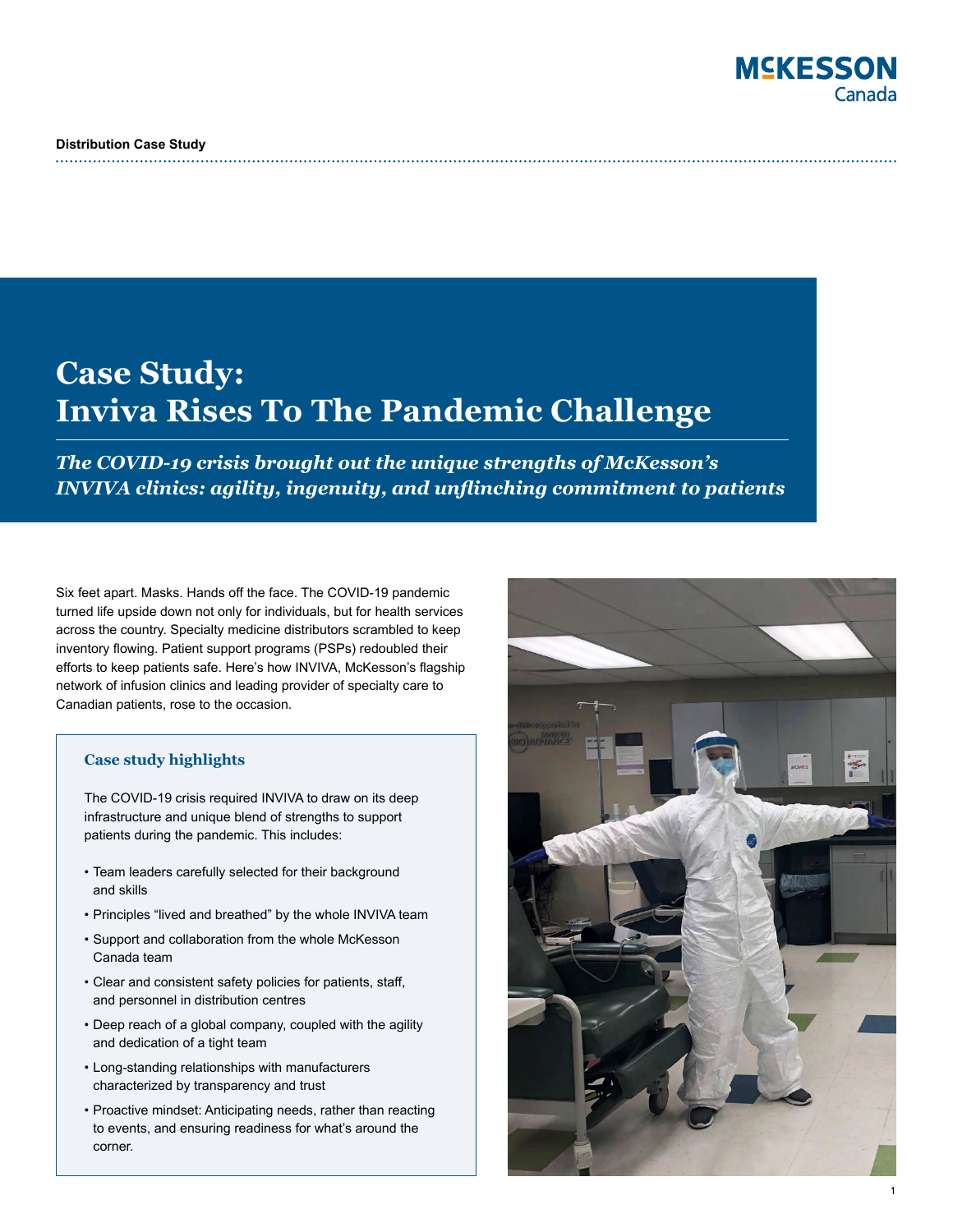#### **Calming the fear**

While just about everyone worried when news of the pandemic rolled in, INVIVA patients had an extra challenge to manage: powerful specialty medications that work by modifying immune responses. Knowing the extra risks posed by COVID to people with compromised immune systems, many patients cancelled or postponed their infusions, says Norine Primeau-Menzies, Vice-President of INVIVA and Strategic Projects at McKesson Canada. Primeau-Menzies knew this couldn't go on, as the success of specialty drug treatment depends on its regularity.

Primeau-Menzies and her team at INVIVA realized they needed to educate patients fast. They began sending weekly FAQ sheets to patients, explaining the importance of continuing treatment and the safety precautions INVIVA was putting in place in its clinics. When Crohn's & Colitis Canada invited the INVIVA team and other service providers to present at one of their weekly webinars, they used the teaching moment to outline their new safety protocols to the more than 1,000 patients in attendance. INVIVA and McKesson Specialty Health also stepped up to close the access gaps for patients with suspended or delayed drug

*" Patients wanted triple reassurance. They had hundreds of questions for us, but they all pointed to the same underlying concern: Will you keep us safe?* ??

*Norine Primeau-Menzies, INVIVA*



coverage due to job layoffs. "We weren't going to let financial issues stand between patients and their treatment," says Primeau-Menzies. True to this pledge, patients were able to continue their treatment without interruption.

#### **Big-picture team work**

INVIVA's communication strategy didn't stop there. To keep its manufacturer partners in the loop, INVIVA sent them daily reports highlighting the impact of COVID-19 on their patients, including cancelled or rescheduled infusions and the reasons for the deferrals. Working quickly with manufacturers, McKesson pharmacies penned agreements with courrier companies to expedite the delivery of medications to patients in remote locations.

In an unprecedented show of solidarity, INVIVA teamed up with three other clinic service providers, meeting weekly to ensure all clinics had enough personal protective equipment (PPE) and all patients had a goto clinic throughout the pandemic. Widening the net still further, INVIVA offered its infrastructure as a "safety net" to provincial governments scrambling to keep medical services afloat. Anticipating the possibility of a full lockdown, INVIVA worked with different governments to obtain a designation as an essential service.

*" Such collaboration has never happened before in our competitive industry. Our overarching focus was to have no interruptions to treatment whatever it took. ?? Norine Primeau-Menzies, INVIVA*

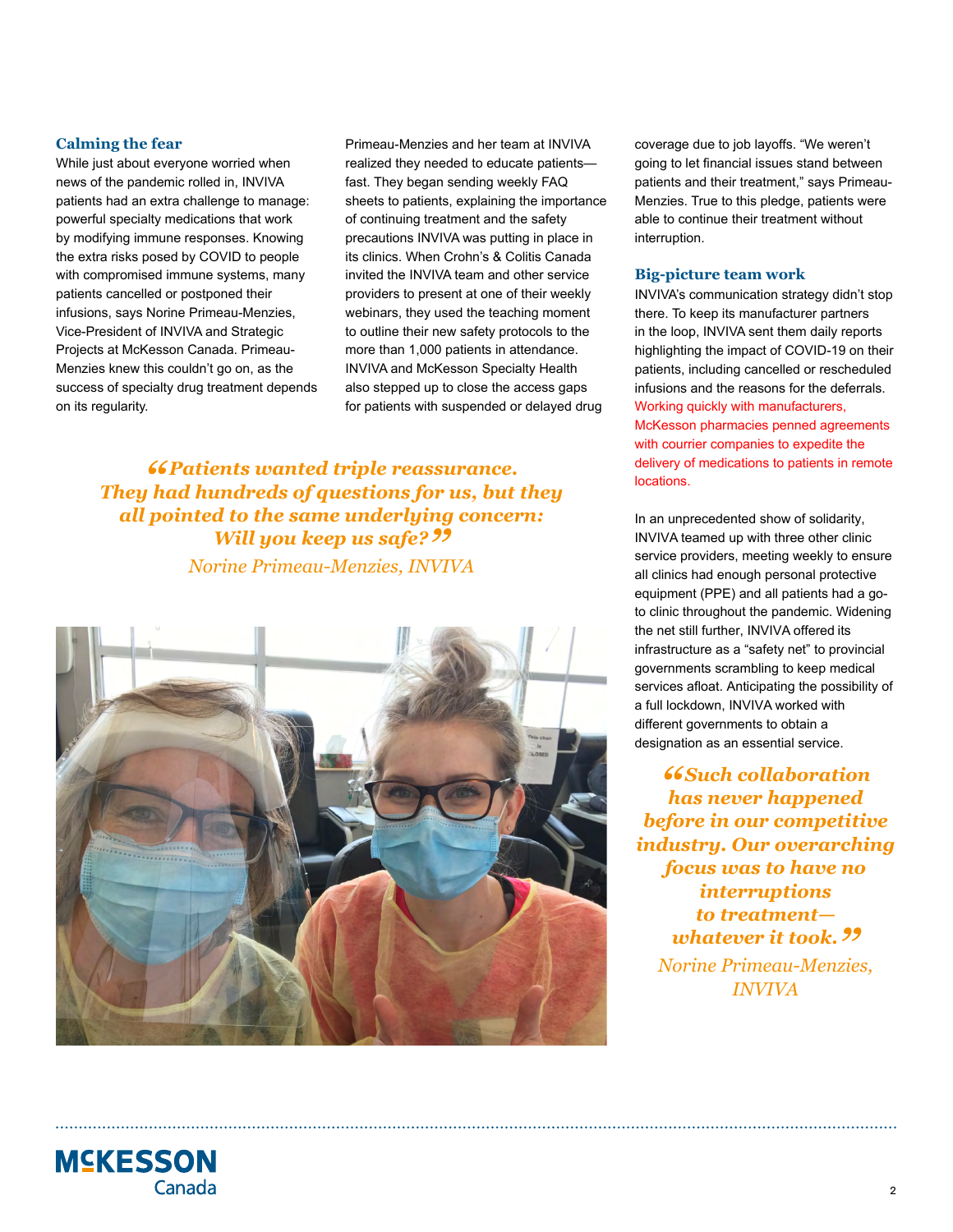

**baseline** 

- **patient status**  • Uncertainty about safety
- Questions about how to proceed
- Many infusions canceled



**REGROUP to enhance safety measures**

- PPE supplies
- Staff and patient education
- Weekly webinar updates
- Clinic safety protocols
- Collaborations with pharmacies



**DEPLOY safe new protocols** 

- Rescheduled infusions
- After-hours infusions for at-risk patients
- Medication delivery
- Virtual and telephone injection training
- Daily reports
- FAQ sheets



**infrastructure**

- Safety net protocol and guidelines
- Infrastructure support to governments
- High-tech screening solutions

INVIVA also stepped up communication within its own ranks. Through weekly virtual meetings, "we connected with our national network of nurses to explain our choices of protocol and PPE," says Lindsey Evans, INVIVA's National Nurse Educator. The nurses, in turn, "told us what was happening on the ground and what patients needed to feel comfortable." As Evans sees it, this "deep communication" set McKesson and INVIVA apart during the crisis.

# **Bringing clinics up to speed**

Sourcing PPE for INVIVA's clinics was anything but easy: the whole world needed this equipment at the same time. Having worked as a front-line emergency nurse and risen through the ranks of hospital management, Primeau-Menzies had just the experience to make it happen. With support from her team and McKesson's global sourcing network, she tracked down masks in Mexico and gowns in Germany. Needless to say, this required a lot of coordination, "but we got help from our internal stakeholders and McKesson Global Sourcing," she says. "It's the kind of behindthe-scenes work that rarely gets noticed outside of a crisis."

Closer to home, she discovered a plexiglass vendor in Toronto who had quickly integrated face shields into his business. As a result, "we got all the PPE we needed within a short time frame."

Deciding on safety protocols to deploy at INVIVA clinics posed a further challenge, as each province had slightly different standards—and kept updating them as the medical community learned more about the virus. Intent on sending a unified message to patients and staff, INVIVA "went with the strictest guidelines and applied them to our whole network," says Evans, who spent hours every day scouring provincial websites to keep up with the evolving guidelines.

*"We insisted on medicalgrade masks at the clinic. When we showed patients the evidence, they understood and appreciated that we had their safety in mind." Lindsey Evans, INVIVA*

INVIVA also developed a protocol for patients with COVID-19 who needed infusions. "After their symptoms had cleared, we infused them privately after hours and then disinfected the clinic," says Primeau-Menzies. The outcome? All patients were able to continue their treatments and not a single patient transmitted the virus to anyone else.

# **Virtual pivot**

While taking every measure to keep clinics safe, INVIVA also looked for opportunities to reduce in-person contacts. With the exception of hemophilia programs, "we stopped going into patients' homes in the early days to ensure everyone stayed safe," Primeau-Menzies explains. This meant that self-injection training, traditionally delivered in patients' homes, would need a technological facelift.

Leveraging its video web conference platform, INVIVA launched a virtual injection training program within six weeks. It was an instant success, with consistently positive feedback from patients, nurses and manufacturer partners alike. For the occasional patient who had trouble with the